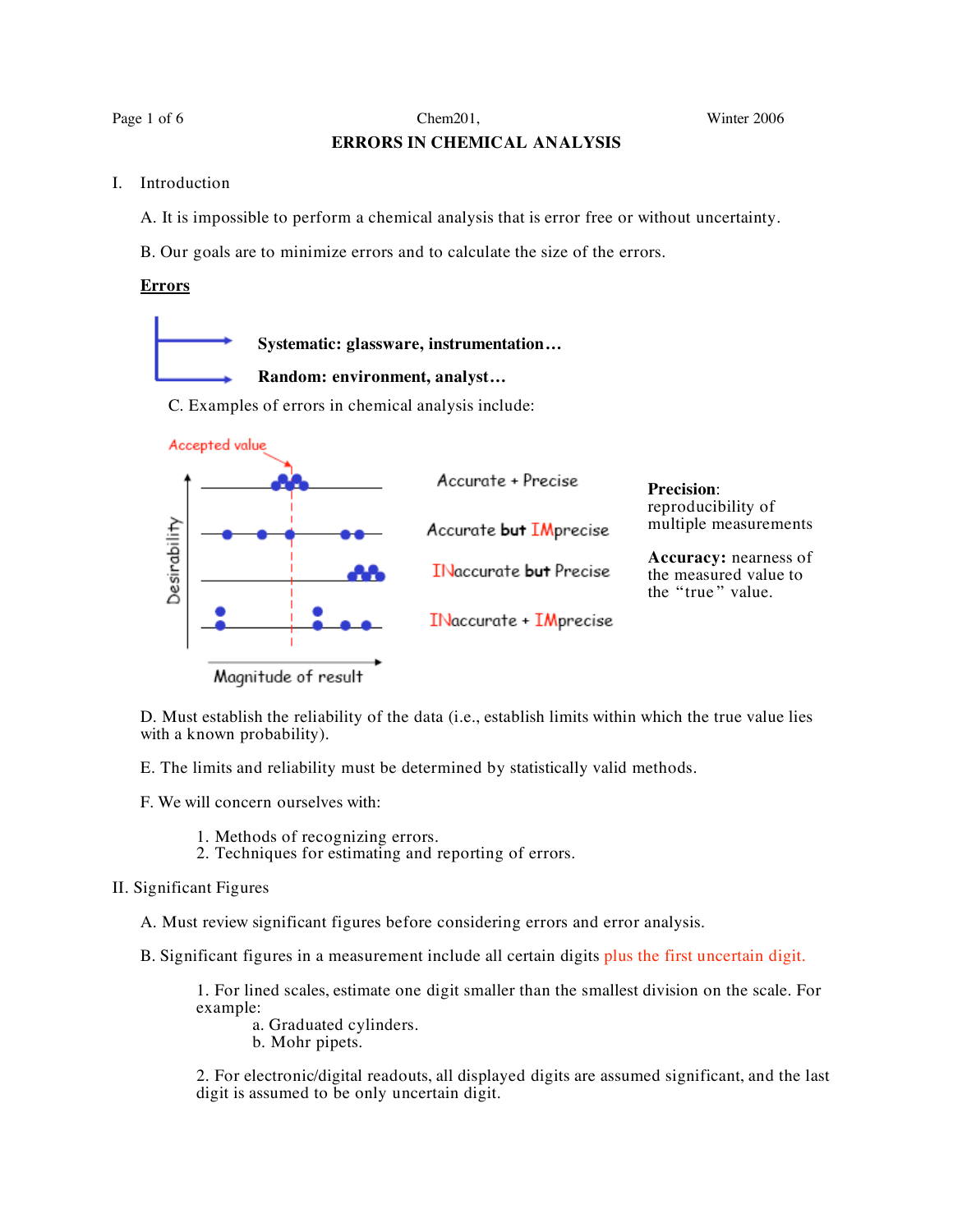C. Significant figure "rules" for reporting data.

1. All non-zero digits are significant.

2. Zeros used to locate a decimal point are never significant (i.e., zeros to the left of a nonzero digit).

3. Zeros used to indicate the accuracy of the measurement are significant (i.e., zeros to the right of a nonzero digit in the presence of a decimal point).

4. Trailing zeros (not indicating accuracy) may or may not be significant. a. If <sup>a</sup> decimal is present, they are significant.

- 
- b. If a decimal is not present, they are not significant.
- c. It is always best to use scientific notation.
- III. Math Operations with Significant Figures

A. Addition and subtraction - the absolute error (uncertainty) of the result is equal to the largest absolute uncertainty of the quantities added/subtracted. (Simply stated: "line 'em up and cut 'em off."). For example,

1.256 0.2 9.31245  $Sum = 10.96845 = 11.0$ 

B. Rounding off convention:

 $3.2456 \leftrightharpoons 3$  significant figures =  $\gt$  3.25  $3.2450 == > 3$  significant figures  $== > 3.24$  $3.2449 == > 3$  significant figures  $== > 3.24$  $3.151 == > 2$  significant figures  $== > 3.2$  $3.150 \implies 2$  significant figures  $==>3.2$  $3.149 \implies 2$  significant figures ==> 3.1 Note that if the number is exactly halfway between numbers (i.e., like 3.150 in the example above), the last digit to be kept is rounded up if odd and rounded down if even.

C. Multiplication/division - the usual method is that the quotient/product should have the same number of significant figures as the quantity multiplied/divided with the least number of significant figures.

1. By strict interpretation, the answer should have the same relative uncertainty as the factor with the largest relative uncertainty (i.e., the fewest significant digits). For example:  $(5,845)(98) = 572,810$  (calculator)

= 570,000 (rounded to 2 significant figures)

 $= 573,000$  (rounded to 3 significant figures)

Note that 98 *almost* has three significant figures (i.e., it's nearly 100).

D. Logarithms and Antilogarithms

1. A logarithm of "A" is a number "B" whose value is such that...

 $A = 10^{B}$  and  $log(A) = B$  (common log or log base 10)

 $A = e^{B}$  and  $ln(A) = B$  (natural log)

- 2. We will work exclusively with common logs.
- 3. Logarithms are composed of a mantissa and a character. For example...

 $log(523) = 2.7185017 = 2.719$  (with appropriate significant figures)

 $2 ==$  the character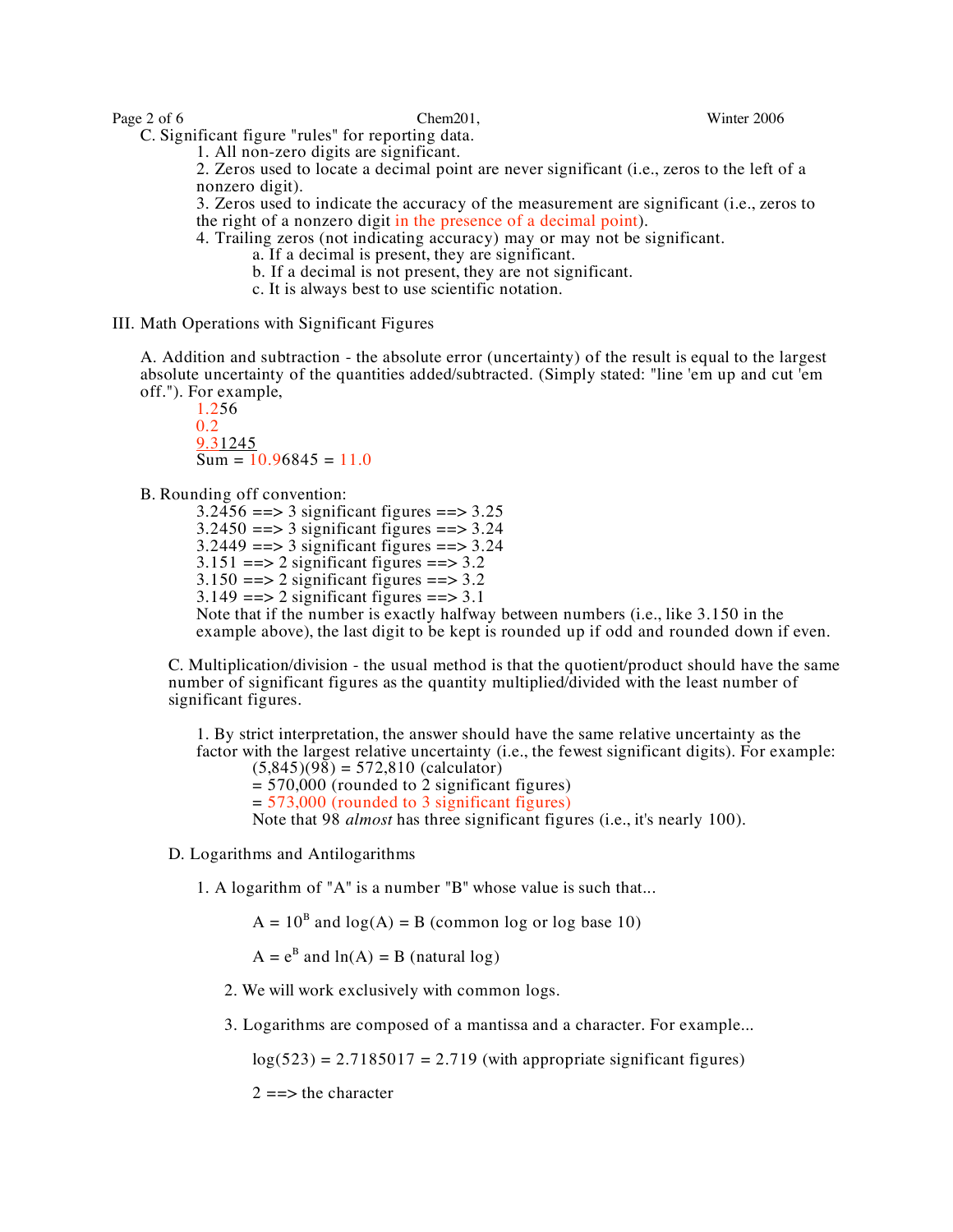Note that in scientific notation,

 $523 = 5.23 \times 10^{+2}$ 

 $log(5.23) = 0.7185017 == >$  the mantissa

 $log(10^{+2}) = 2 \implies$  the character

- 4. Significant figure rules for logs/antilogs:
	- a. In a logarithm, keep as many significant figures in the *mantissa* as there are in the original number.

b. In an antilogarithm, report as many significant figures as are to the right of the decimal in the original number.

c. For example,  
\n
$$
log(1,293) = 3.1115985 = 3.1116
$$
  
\n $antilog(15.92) = 8.3176 \times 10^{+15} = 8.3 \times 10^{+15}$ 

E. Exact numbers have infinite significance.

1. Exact numbers usually refer to a quantity that has a discrete amount (e.g., counted items). 2. Defined numbers are exact (e.g., 1 centimeter  $= 10$  millimeters is a defined relationship).

3.  $\pi$  (3.1415926535....) is considered to be an exact number.

IV. Significant Figures in Graphing

A. A graph should be as accurate as the data plotted.

1. The last certain digit in the numbers plotted should be the smallest line division on the graph.

2. The uncertain digit (the estimated digit) should correspond to the estimates between lines of the graph.

3. For example, consider a plot of two points: (0.65 g, 1.47 mL) and (0.53 g, 1.08 mL). The smallest x-axis division should be  $\hat{0.1}$  g, and the smallest y-axis division should be 0.1 mL.

V. Elementary Statistics Relevant to Analytical Chemistry

A. Definition of Terms:

1. Mean (average):

a. Of a sample (i.e., if N, the number of measurements, is  $\leq 20$ )...

$$
\overline{X} = \frac{\sum_{i=1}^{N} X_i}{N} =
$$

 $=$   $\sqrt{3}$  and measurements)/(number of measurements)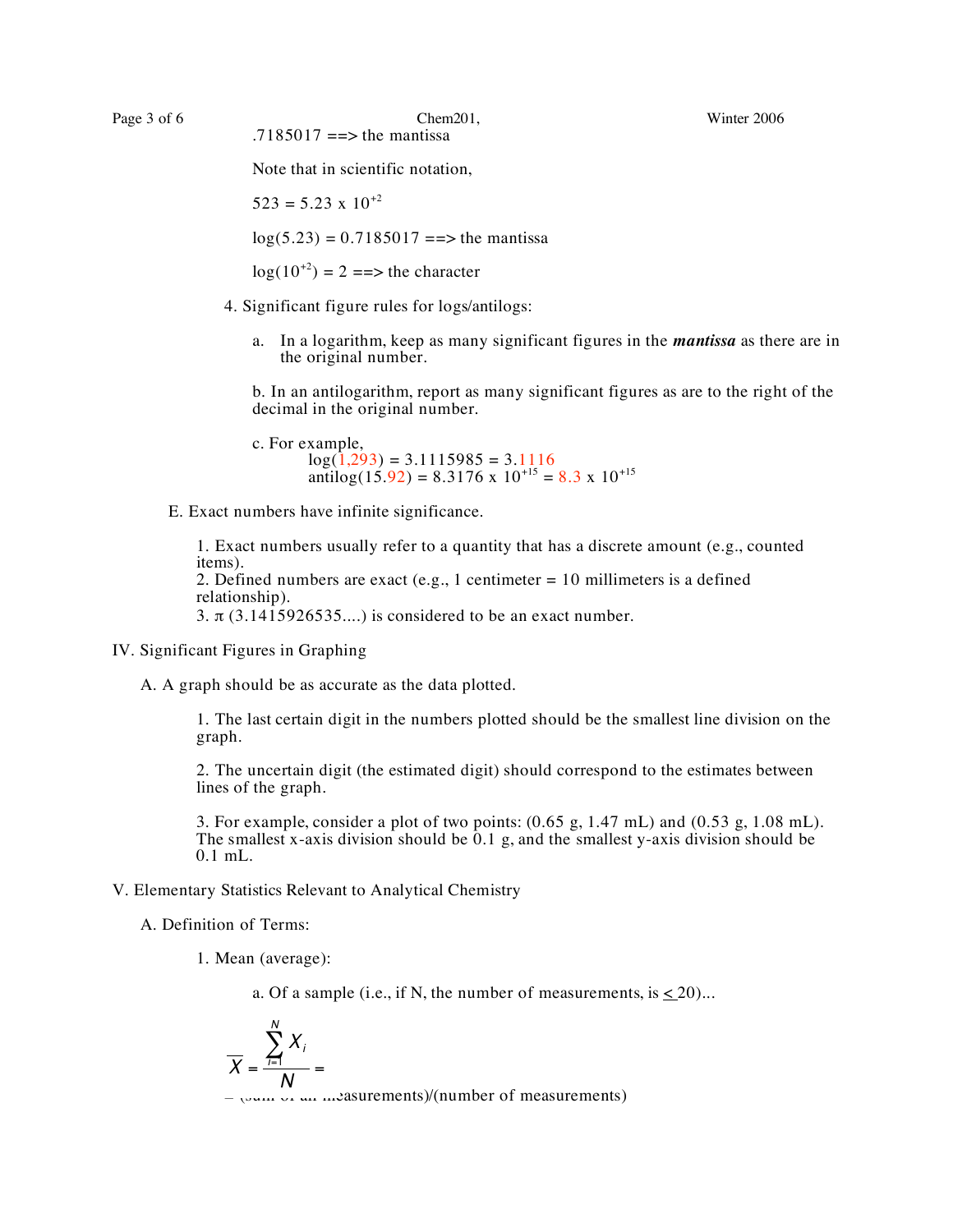b. Of a population (i.e., if  $N>20$ )...

= population mean = 
$$
\overline{X}
$$

2. Median = middle result when the data are arranged by size.

a. If the data is an odd numbered set, the median is the middle value.

b. If the data is an even numbered set, the median is the average of the middle two values. For example,

An odd-numbered set:

2.9 2.6 2.4 2.3 2.2  $Sum = 12.4$ Average =  $12.4/5 = 2.5$  $Median = 2.4$ An even-numbered set: 0.1000 0.0902 0.0886 0.0884  $Sum = 0.3672$ Average =  $0.3672/4 = 0.0918$  $Median = (0.0902+0.0886)/2 = 0.0894$ 

B. Precision - the agreement between two or more measurements performed in exactly the same way (i.e., repeatability). Mathematically precision can be determined as:

$$
S = \sqrt{\frac{\sum_i (x_i - \overline{x})^2}{n-1}}
$$

C. Accuracy versus precision.

- 1. Accuracy is the closeness of a measurement to the true (or accepted) value.
- 2. Accuracy is expressed by the absolute error or the relative error:

Absolute error  $(E) = X_i - X_t$  where  $X_t$  is the "true" value.

Relative error  $(E_r) = [(X_i - X_t)/X_t] \times 100\%$  (expressed as a percentage)

Relative error  $(E_r) = [(X_i - X_t)/X_t]$  x 1000ppt (expressed as a ppt)

VI. Uncertainties in Analytical Chemistry

Absolute: expresses the margin, or range of values associated with the measurement

**Relative:** compares the size of the absolute uncertainty with the associated measurement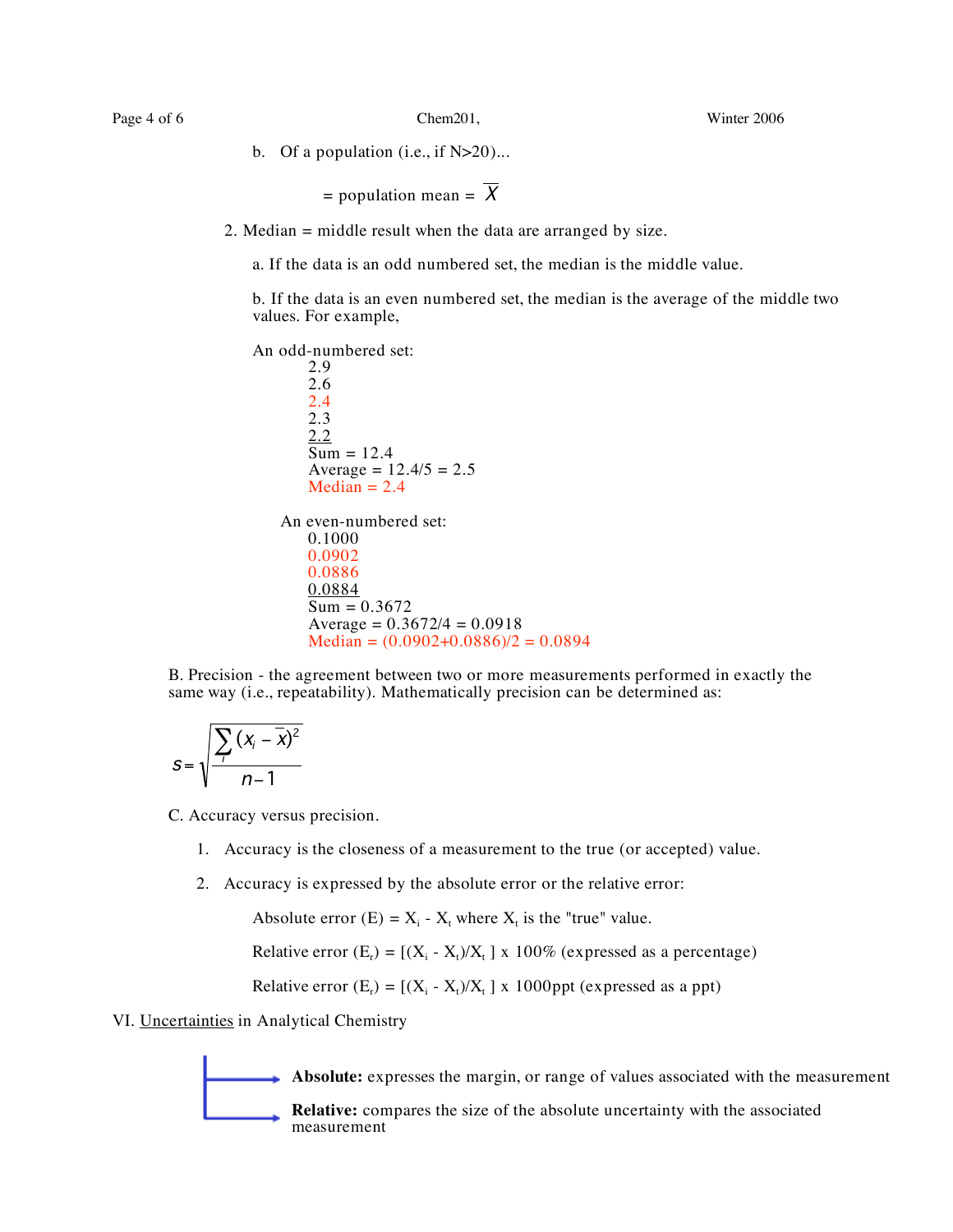Absolute uncertainty is an expression of the uncertainty of a measurement. Usually, it is plusor-minus the last digit  $=$  absolute uncertainty. For example,

10.20  $g = \Rightarrow$  implies that the measurement is  $\neq$  0.01 g

Absolute uncertainty  $= +/- 0.01$  g

Relative uncertainty = RU = *Absolute uncertainty Magnitude of measurements*

If we multiply it by 100 we get percent relative uncertainty.

For example,

10.20 g = = > absolute uncertainty =  $+/-0.01$  g relative uncertainty =  $(0.01 \text{ g})/10.20$  $= 0.0009803$ <br> $= 0.001$ 

1. Relative uncertainty can be expressed as in a variety of methods:

a. % (or pph) =  $\frac{1}{2}$  (absolute uncertainty)/measurement |x100%

b. ppt =  $[(absolute uncertainty)/measurement] \times 1000$ ppt

c. ppm =  $[(absolute uncertainty)/measurement] \times 10^{+6}$ ppm In the example above,  $10.20 +10.01 ==$  relative uncertainty in ppt is:  $ppt = [(absolute uncertainty)/measurement] \hat{x} 1000ppt$  $= [0.01/10.20]$ x1000ppt  $= 1$  ppt

d. Sample problem: A burette is used to measure 5.00 mL.

 $5.00 + -0.01$  mL ==> absolute uncertainty  $= 0.01$ relative uncertainty(%) =  $[0.01/5.00] \times 100\%$  $= 0.2\%$ 

e. Sample problem: Use the same burette to measure 43.82 mL.  $43.82 + (-0.01 \text{ mL} == )$ absolute uncertainty  $= 0.01$ relative uncertainty(%) =  $[0.01/43.82] \times 100\%$  $= 0.02\%$ 

\* \*Note that this is 10X better than for the smaller volume above!

### VII. Propagation of error

Arithmetic operations (subtraction, addition, division, multiplication, etc.) with numbers are performed in analytical chemistry all the time. Each parameter, or variable, has its own uncertainty level. And therefore, their resulting uncertainty might be different from uncertainty of the single variable.

1. Addition/Subtraction

 $1.76 \ (\pm 0.03) + 1.89 \ (\pm 0.02) - 0.059 \ (\pm 0.02) = 3.06 \ (\pm \epsilon_4)$